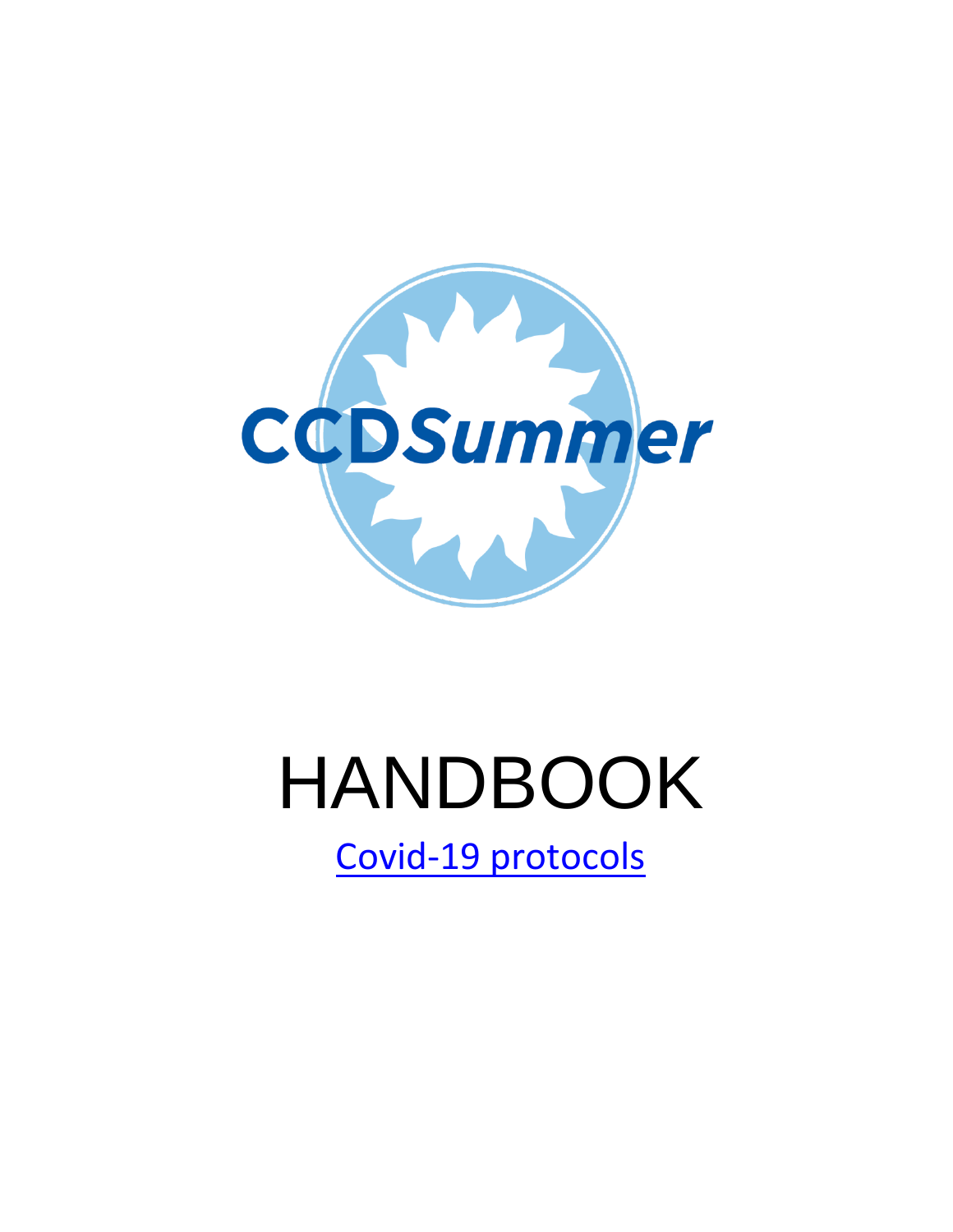# **CODES OF CONDUCT**

As a Member of the Cincinnati Country Day School Community,

I will:

- **RESPECT** the dignity of each individual
- Treat others with **KINDNESS**
- Be **HONEST**
- **SHARE** with those in need
- Encourage intellectual **CURIOSITY**
- **CARE** for environment and property
- Have the **COURAGE** to do the right thing

# **CHARACTER VIRTUES**

- Respect
- Responsibility
- Compassion
- **Integrity**
- **Courage**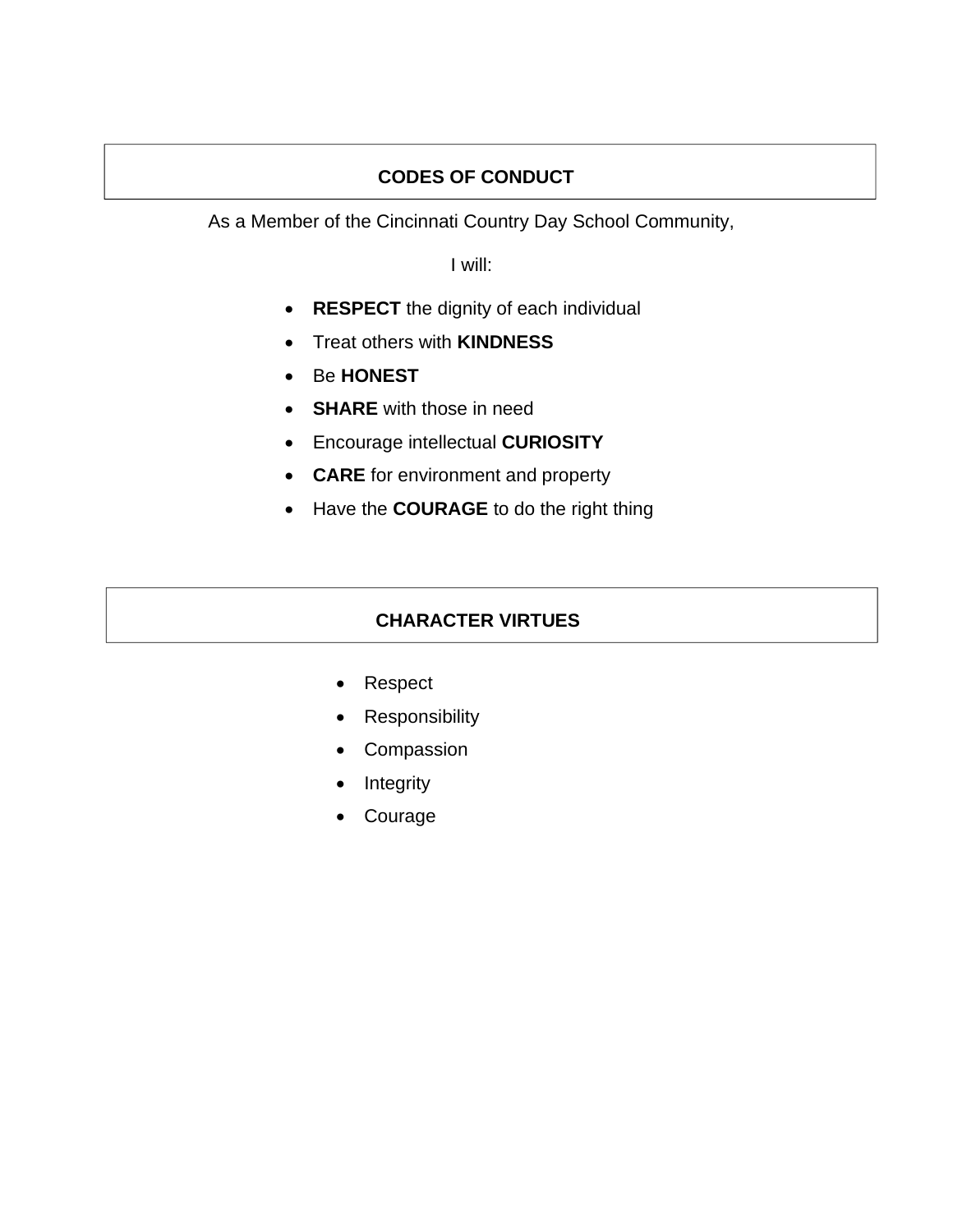#### **HEAD OF SCHOOL'S OFFICE**

Tony Jaccaci, Head of School Rob Zimmerman, Interim Head of School (effective 7/1/2021) Ashley Ward, Assistant to Head of School

#### **SUMMER PROGRAMS**

Tina Moulin, Director of Summer Programs Aaron Kellenberger, Director of Enrollment Management

## **IMPORTANT TELEPHONE INFORMATION**

| <b>CCDS Receptionist Summer</b> | 513-561-7298              |
|---------------------------------|---------------------------|
| <b>Programs Office</b>          | 513-979-0229/513-979-0230 |
| Fax                             | 513-527-7602              |
| <b>Camp Nurse</b>               | 513-979-0250              |
| <b>Early Childhood Center</b>   | 513-979-0242              |
| 7125 House                      | 513-979-0394              |
| <b>Tina Moulin</b>              | 513-464-3983              |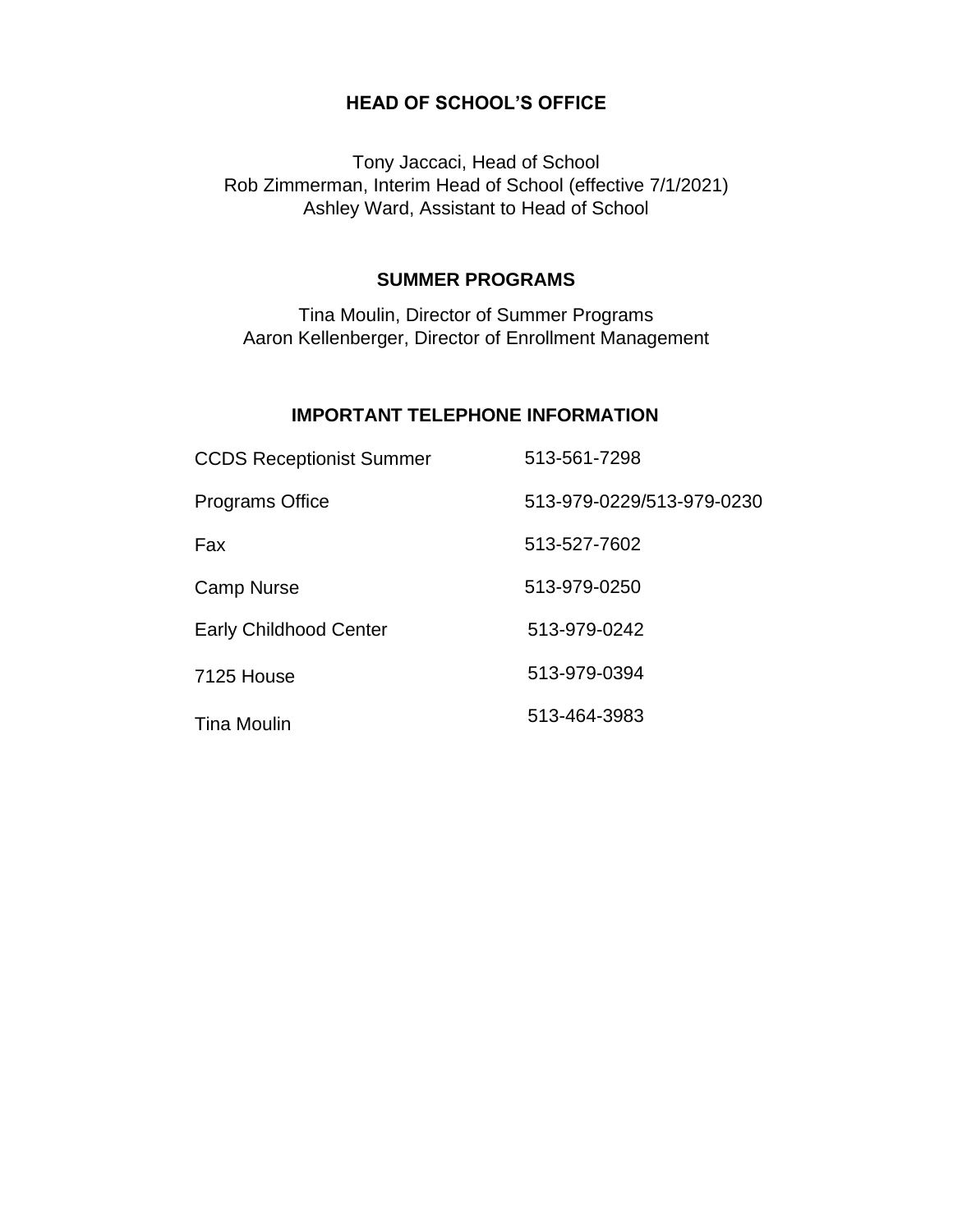# **ATTENDANCE/ABSENTEEISM**

- Attendance will be taken each day.
- Parents MUST contact the Summer Programs Office at (513) 979-0229 and provide details regarding absences.
- If campers leave during the day, they will not be permitted to return until the following day.
- Any special instructions, daily information/changes, or information regarding your child can be communicated to the summer program office, and the information will be documented and shared with the teacher.

# **BEHAVIOR POLICY AND DISCIPLINE**

In camp, discipline is viewed as a learning process. We strive for an environment that is safe, welcoming, and orderly to promote meaningful work and play. Self-discipline and self-regulation within a group are encouraged and taught. We stress growth with intrinsic gratification rather than punitive actions.

Every camper is expected to play safely and respectfully. Supervision is provided during outdoor activities to help ensure safety. Campers must always stay within the play area boundaries. They are also expected to play fairly, take turns, demonstrate good sportsmanship, and use all equipment appropriately and safely. Campers are expected to be welcoming and not exclude others from activities.

When discipline is necessary, we use the idea of Rules and Logical Consequences from *The Responsive Classroom®* outlined here:

# **DISCIPLINE PREMISES**

- Our goal is to develop behaviors that will be most conducive to learning.
- Children need to share in the responsibility and decision-making, which affects their education.
- Counselors regulate children's behavior to set limits, define objectives, and recognize progress.
- Discipline (external) ideally leads to self-discipline (internal), which becomes a foundation for self-approval and acceptance.
- Discipline is fed, nourished, and encouraged by the orderly classroom.

# **LOGICAL CONSEQUENCES – REACTIVE DISCIPLINE**

The 3 R's of logical consequences:

- Respectful
- Relevant/Related
- Realistic/Reasonable

Three kinds of logical consequences:

- You break it you fix it, using an "Apology of Action"
- Loss of privilege
- Time Out Thinking Time

Should a serious discipline problem arise, parents will be informed and fully consulted at the earliest opportunity. If necessary, a behavior modification plan will be established by counselors,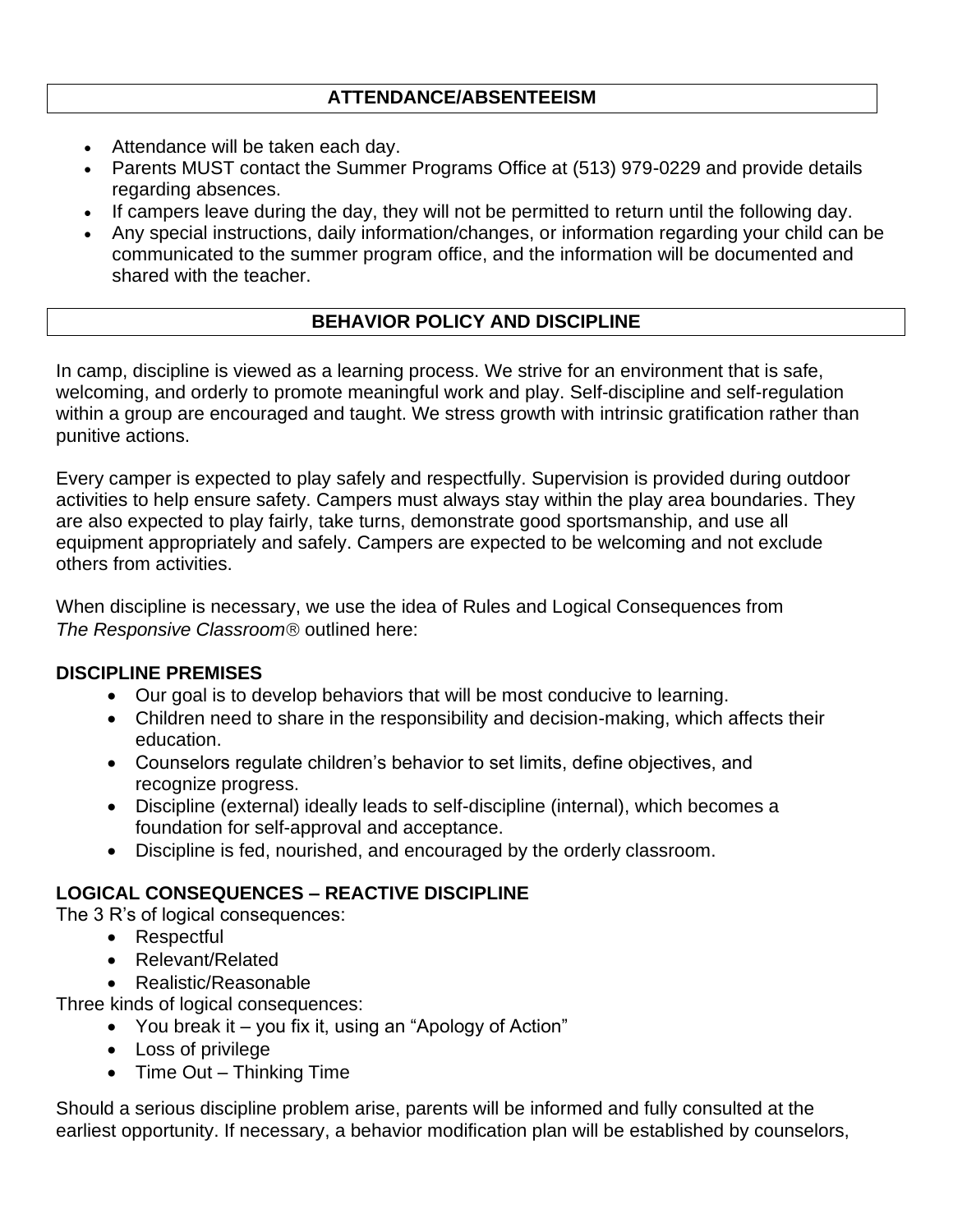parents, and camp administration.

# **BUILDING SECURITY**

The safety and security of every child is a priority of Country Day Summer Programs. Planning and procedures are designed to prevent situations that could compromise any of our campers' safety. Preparations to ensure all reasonable precautions have been taken, and building entrances are secure. Also, contingency plans with the Indian Hill Rangers are in place should they be necessary. Parents' help in providing a safe and secure building is appreciated. Please plan to use only the designated building doors. We ask you to please contact the Director of Summer Programs to alert the camp to potential problems or concerns.

# **DROP OFF/PICK UP TOTal Connections Toddler/Toddler Tops Discovery Camp (ages 3 - entering grade 1) Growing with Nature 5-Day Camp (ages 3 - entering grade 1)**

| Morning drop-off                   | $8:15$ a.m. $-$ 8:30 a.m.                |
|------------------------------------|------------------------------------------|
| Late arrival check-in              | $9:30$ a.m.                              |
| Morning with lunch program pick-up | $12:30$ p.m. $-12:45$ p.m.               |
| All-Day program pick-up            | $ 3:15 \text{ p.m.} - 3:30 \text{ p.m.}$ |

# **TOTal Connections Toddler/Toddler Tops**

#### Early Childhood Center

Parents or guardians are asked to escort their child(ren) to their exterior classroom door. Park in the ECC parking lot.

# **Discovery Camp (ages 3 - entering grade 1)**

#### Lower School Building

Parents or guardians are asked to escort their child(ren) to their exterior classroom door. Park in LFAC Athletic and Staff parking lot.

#### **Growing with Nature 5-Day Camp (ages 3 - entering grade 1)**

#### Lower School Building

Parents or guardians are asked to escort their child(ren) to their exterior classroom door. Park in LFAC Athletic and Staff parking lot.

# **PROCEDURES**

Our goal is to provide a safe and efficient process to transfer campers. This requires everyone's cooperation and patience to accomplish this goal.

- Park in the North parking lot
- Escort your child to one of the health screening stations
	- Respond "yes" or "no" to the health screener
		- Please note that screeners will do random temperature checks
	- Take screening token and child to their exterior classroom door
- Parents must wear masks when they exit their vehicles
- Parents will not be permitted in the building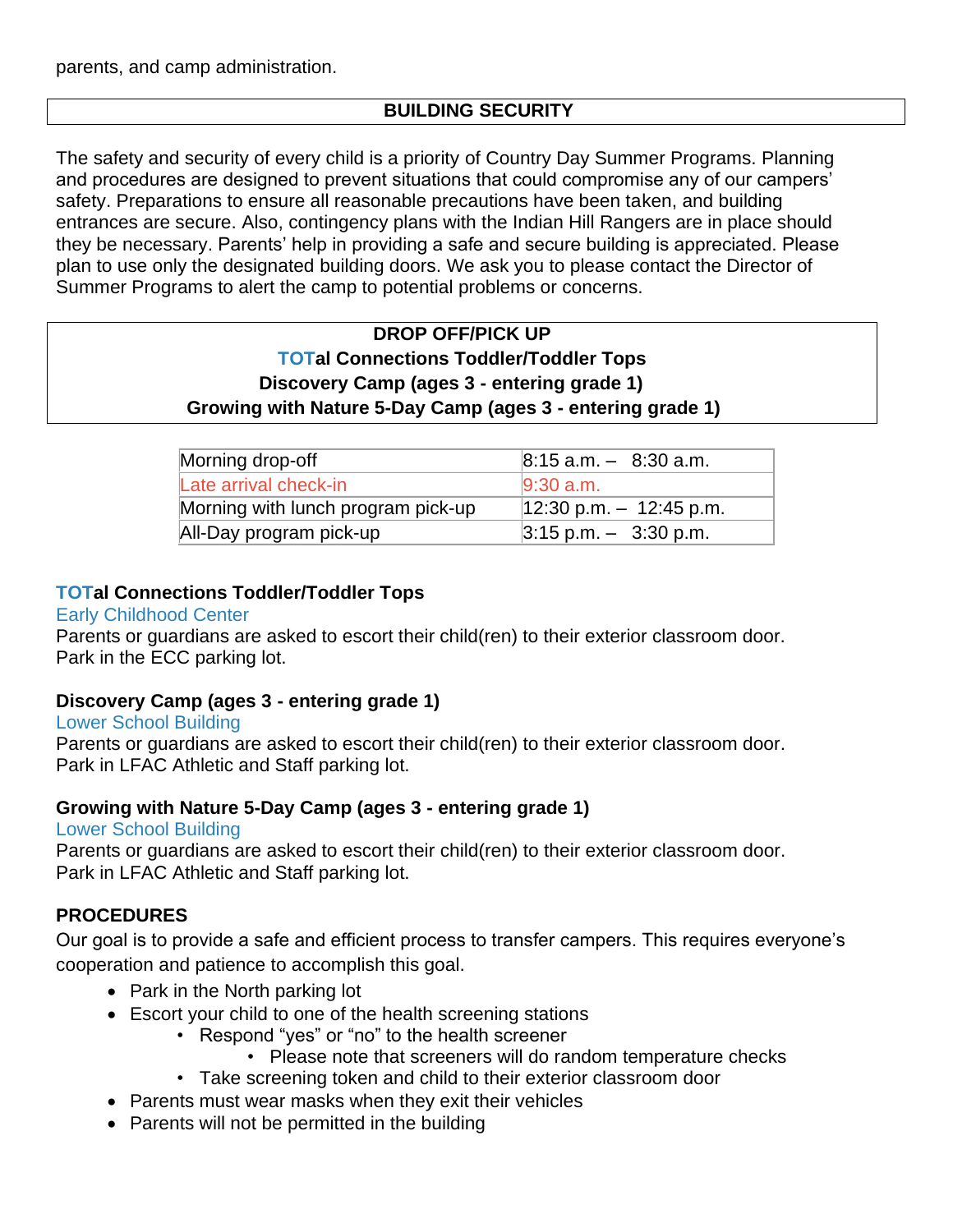# **CARLINE DROP OFF/PICK UP**

#### Growing with Nature 3-Day Camp

STEM (Grades  $2 - 6$ )

| Morning drop-off                   | $8:15$ a.m. $-$ 8:30 a.m.  |
|------------------------------------|----------------------------|
| Late arrival check-in              | $9:30$ a.m.                |
| Morning with lunch program pick-up | $12:30$ p.m. $-12:45$ p.m. |
| All-Day program pick-up            | $3:15$ p.m. $-$ 3:30 p.m.  |

# **Growing with Nature 3-Day Camp**

#### 7125 House

Parents should form a carline and wait for the teacher to assist your child out of the car.

## **STEM Grades 2 - 6**

Middle School Building Parents should form a carline at the bus circle located in the North entrance.

# **CARLINE PROCEDURES**

- Put the car in park
- Open passenger side window and stay in the car
- Camper will exit and wait during the health screening
- Respond "yes" or "no" to the health screener
- Please note that screeners will do random temperature checks
- Follow the direction of traffic personnel once screening is complete

#### **SAFETY**

Our goal is to provide a safe and efficient process to transfer campers. This requires everyone's cooperation and patience to accomplish this goal. Please adhere to the following guidelines:

- Form a carline
- Children should exit the car on the curb side/passenger side
- Camp staff will escort and assist your child in and out of the vehicle
- Follow the car in front of you while exiting as directed by traffic personnel
- Do not pull around other cars unless directed
- Be alert and refrain from using a cell phone

# **CLASSROOM/CAMPUS PRECAUTIONS**

- Campers will wash hands or use sanitizer immediately upon arrival and before departure.
	- o As an additional precaution, hand sanitizer will be applied by staff to our youngest campers following handwashing.
- Using guided discovery, staff will implement age-appropriate learning activities that reinforce handwashing, physical distancing, appropriate use of face masks, and cough and sneeze etiquette.
- Personal items other than those identified on the camper checklist should remain at home.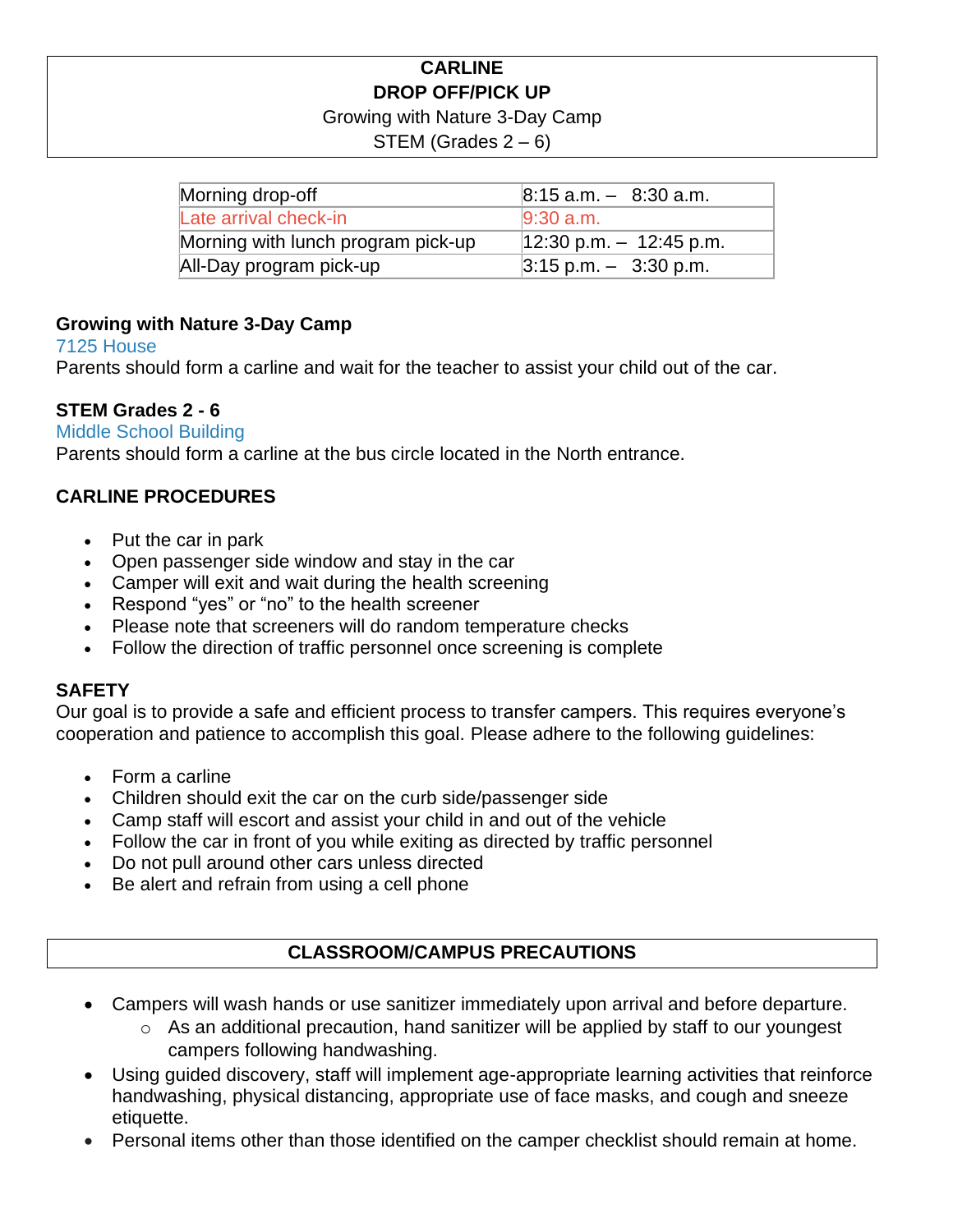- A small, lightweight blanket (light cotton, muslin) may be brought from home for rest time and will be sent home to be laundered weekly.
- Materials will be sprayed with disinfectant throughout the day.
- Classrooms will have easy access to sinks or hand sanitizing stations.
- Portable handwashing stations and hand sanitizer units will be placed around campus.

## **COMMUNICATION**

- Parents are not permitted in the buildings. Therefore, vital information will be communicated through email or a phone call.
- To share experiences and camp memories using Seesaw, counselors will post pictures weekly.
- If you chose the DO NOT PUBLISH option during the registration process, your child will not be included in the weekly posts.

# **EARLY PICK-UP GUIDELINES**

- **There is one late arrival time at 9:30 a.m**.
	- o **TOT**al Connections Toddler/Toddler Tops campers will be screened in the Early Childhood Center vestibule.
	- o Growing with Nature 3-day will be screened at the 7125 House.
	- o Growing with Nature 5-day, Discovery Camp and STEM will be screened at the Summer Programs Office in the Lower School building.
- Scheduled early pick-up
	- o Notify the office (513) 979-0229, if you will be picking up your child before his/her identified dismissal time. The office will notify the counselor and have the camper ready for pick up in the Summer Programs Office, located in the Lower School Building.
		- Please note that the camper will not be permitted to return to camp until the following day.
- Unscheduled early pick-up
	- o Any camper who is ill will be isolated and must be picked up within 30 minutes of notification. Please make sure we have an emergency contact person and current cell phone numbers on file.

# **ENROLLMENT TERMINATION POLICY**

CCDS believes that a positive and constructive working relationship between the camp and parents (or guardian) is essential to the fulfillment of our mission.

Thus, the camp reserves the right not to continue enrollment if the camp reasonably concludes that the actions of a parent (or guardian) make a positive and constructive relationship impossible or otherwise seriously interfere with the camp's accomplishment of its purposes. The camp may also terminate or refuse re-enrollment if the parent or guardian engages in conduct evidencing disregard of policies or the CCDS Code of Conduct, particularly where such conduct endangers the health, safety, or welfare of anyone in the community on or off campus.

In addition, the camp has the right to suspend or terminate the enrollment of a camper at any time. Such a suspension or termination may result when:

• A camper fails to abide by the rules and regulations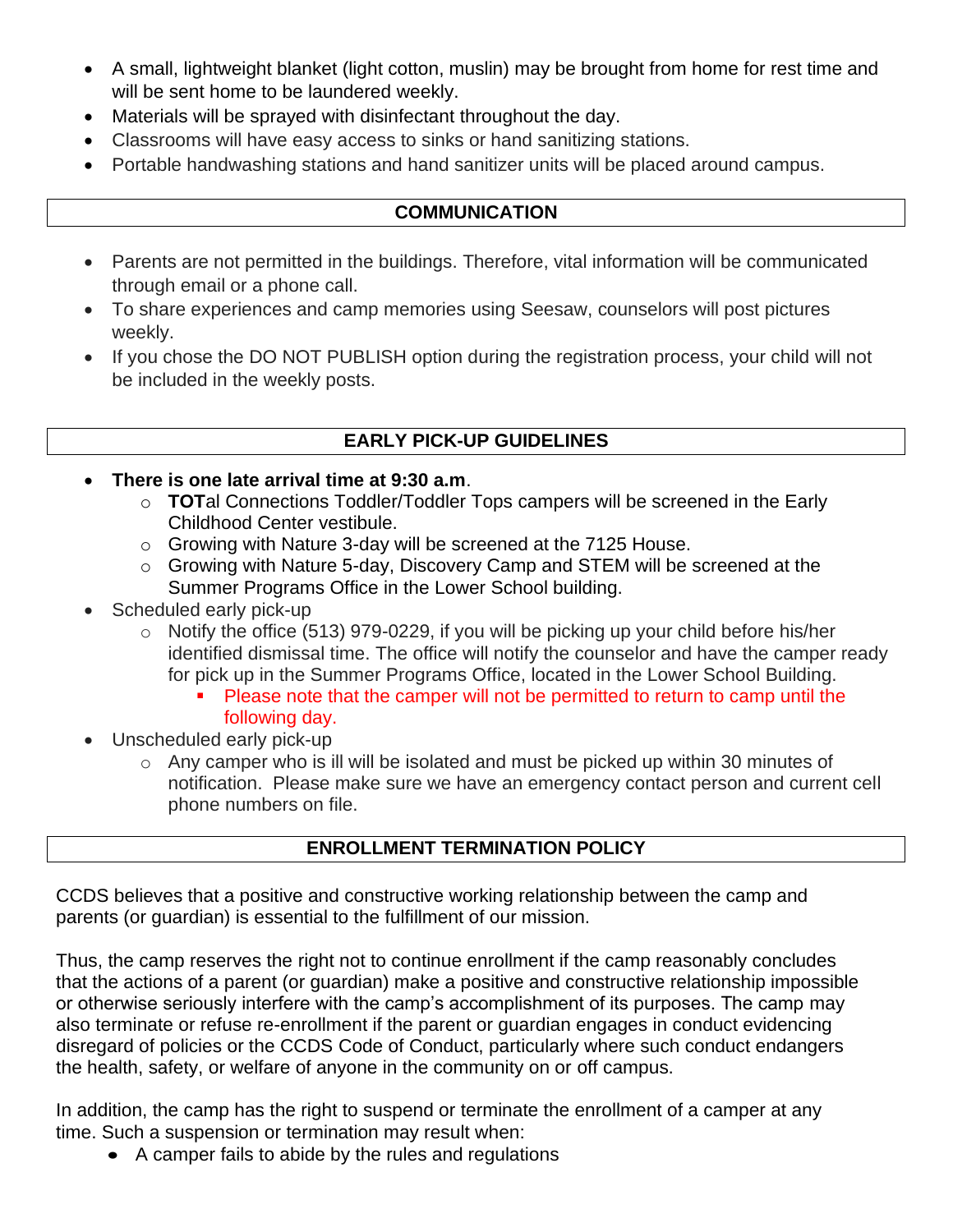- The camp determines that a camper's conduct or performance demonstrates an unwillingness or inability to be productive within the community
- The camp determines that the continued attendance of a camper is not in the best interest of the camp

In the event of an emergency, we reserve the right to call 911.

# **FOOD ALLERGIES POLICY**

Food allergies can be life-threatening. The foods most likely to cause allergic reactions are peanuts, tree nuts, dairy products, eggs, soy, wheat, fish, and shellfish. Our buildings are nut-free to keep our campers safe from items that could trigger an allergic reaction. To help reduce the risk of accidental exposure to these foods, we ask that you follow these guidelines:

- If your child has a food allergy you must inform the camp prior to your child attending. We encourage you to meet with our camp nurse to discuss specific food allergies. If your child is prescribed an Epi-pen, please make sure one is available at camp.
- Campers may carry their own Epi-pen, with written consent from the camper's parents and health care provider.
- Educate your child about managing his/her allergy at camp.
- Instruct your child only to eat foods approved by parent/staff member.

## **HEALTH**

CCDSummer Program has a full-time nurse on campus, who can be reached at 513-979-0250 or 513-616-0439.

Children will be sent to the nurse *immediately* if the following should occur:

- All injuries pertaining to the head
- Major cuts and bruises
- Noticeable symptoms of illness or communicable disease (e.g., vomiting, flushed, fever, rash, etc.)

Incidents requiring basic first aid will be addressed and referred to the nurse at the counselors' discretion.

#### **ACCIDENT/ILLNESS REPORTS**

To ensure parents are kept informed, verbal notification or an Accident/Illness Report will be completed to communicate minor accidents or illnesses that might need clarification.

# **ADMINISTRATION OF MEDICATIONS**

To administer a medication to a student, a medication form must be on file **PRIOR** to sending any medication to camp. All medication must be delivered by the parent directly to the nurse. The required medication form may be obtained from the nurse or camp administration. The nurse can administer medication once the form is on file.

#### **Medication Guidelines:**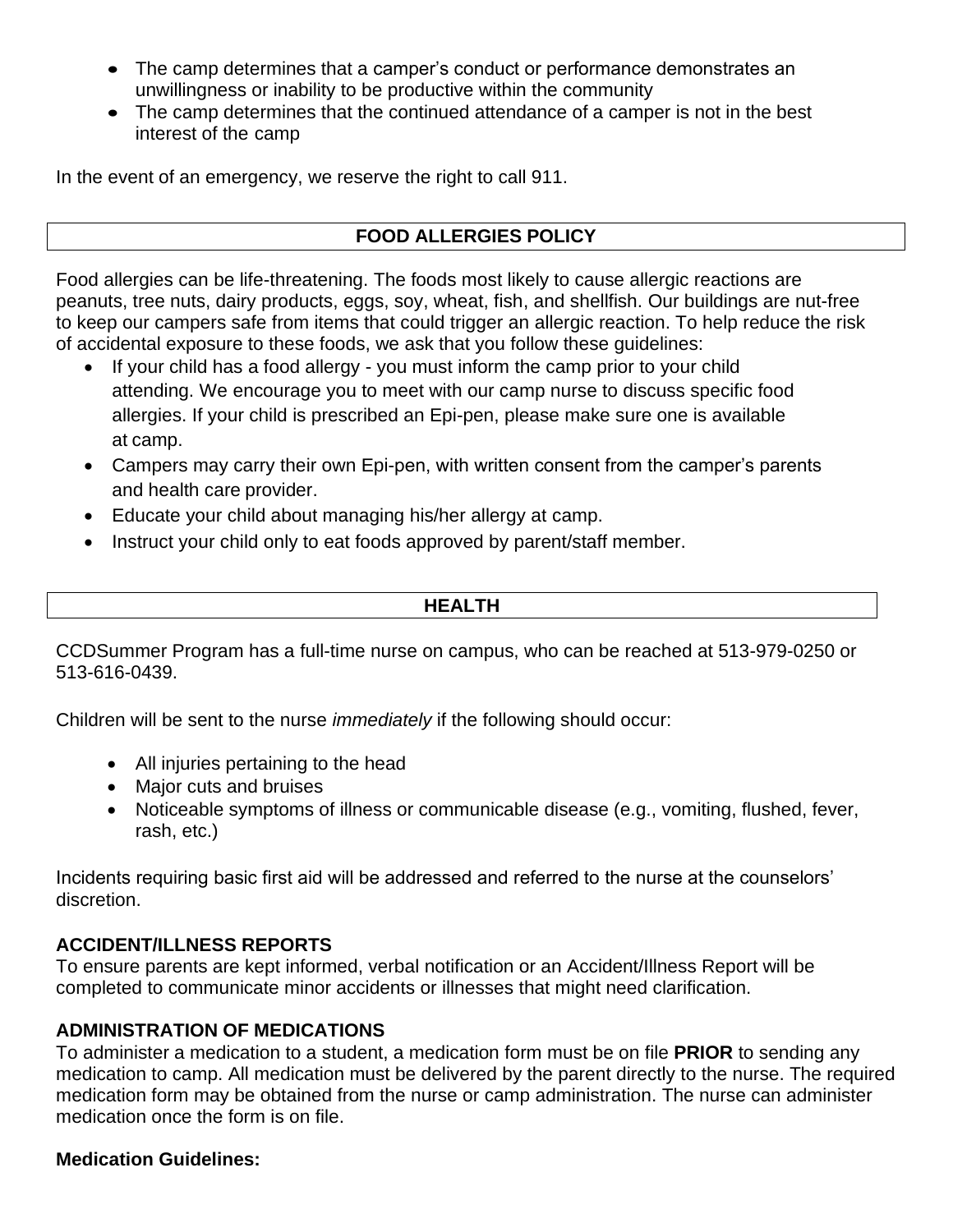- Campers are *not* permitted to carry any medication (prescription or over the counter) except inhalers, epi-pens, and insulin pumps.
- Medication orders need to be current. The parent/guardian should inform the nurse if the medication is changed or discontinued.
- The parent/guardian and licensed Healthcare Provider (NP, PA, MD, DO, or Dentist) must sign the medication form before personnel can administer prescription and nonprescription medication at camp.
- All medication will be stored in the nurse's office in a locked cabinet or locked refrigerator.
- The nurse or staff member will administer the medication to the child in accordance with the licensed prescriber's written instructions.

In all cases, the parent *must* assume responsibility for the safe delivery of medication to the nurse. All prescriptions must be in the original containers, clearly marked by the pharmacist or manufacturer. **Labeling Must Include:**

- Camper's name
- Medication name
- Dosage amount
- Route of administration
- The time interval of the dose
- Pharmacy telephone number (if prescription)
- Licensed prescriber's name and telephone number

# **COMMUNICABLE DISEASE POLICY**

# *Covid-19 Procedures/Guidelines can supersede this policy.*

The administration and counselors are trained in recognizing communicable diseases. Parents in the affected program(s) will be notified by a Health Alert email if their children have been exposed to reportable (to Health Department) infectious diseases. If a potential "outbreak" of any contagious illness occurs in a classroom, a Health Alert email will be sent to families if the outbreak exceeds 10% of affected campers/staff.

A child with signs of a communicable disease will be discharged to his or her parent/guardian as soon as possible. If both parents/guardians are unavailable, the person(s) designated on the emergency medical authorization form will be called. Until the parent/guardian arrives, an attempt will be made to isolate the child from other campers, but within sight of the nurse, counselor, or administrator. Information will be communicated with the parents, detailing the child's illness and information regarding his/her return to camp.

Parents may be notified when a mildly ill child is experiencing symptoms and requests that he/she does not participate in activities. If symptoms and the child's level of participation do not improve, the parents will be asked to pick up the child from camp.

A child with the following symptoms will be dismissed from camp. The child can be readmitted when the symptoms have ceased for at least 24 hours without the use of medication.

- A temperature of 100°F or above
- Diarrhea (defined as waterier, less formed, more frequent stools than typical for the child) more than once within 24 hours
- Vomiting
- Lice or other parasitic infestation the nurse must clear the child before the child returns to camp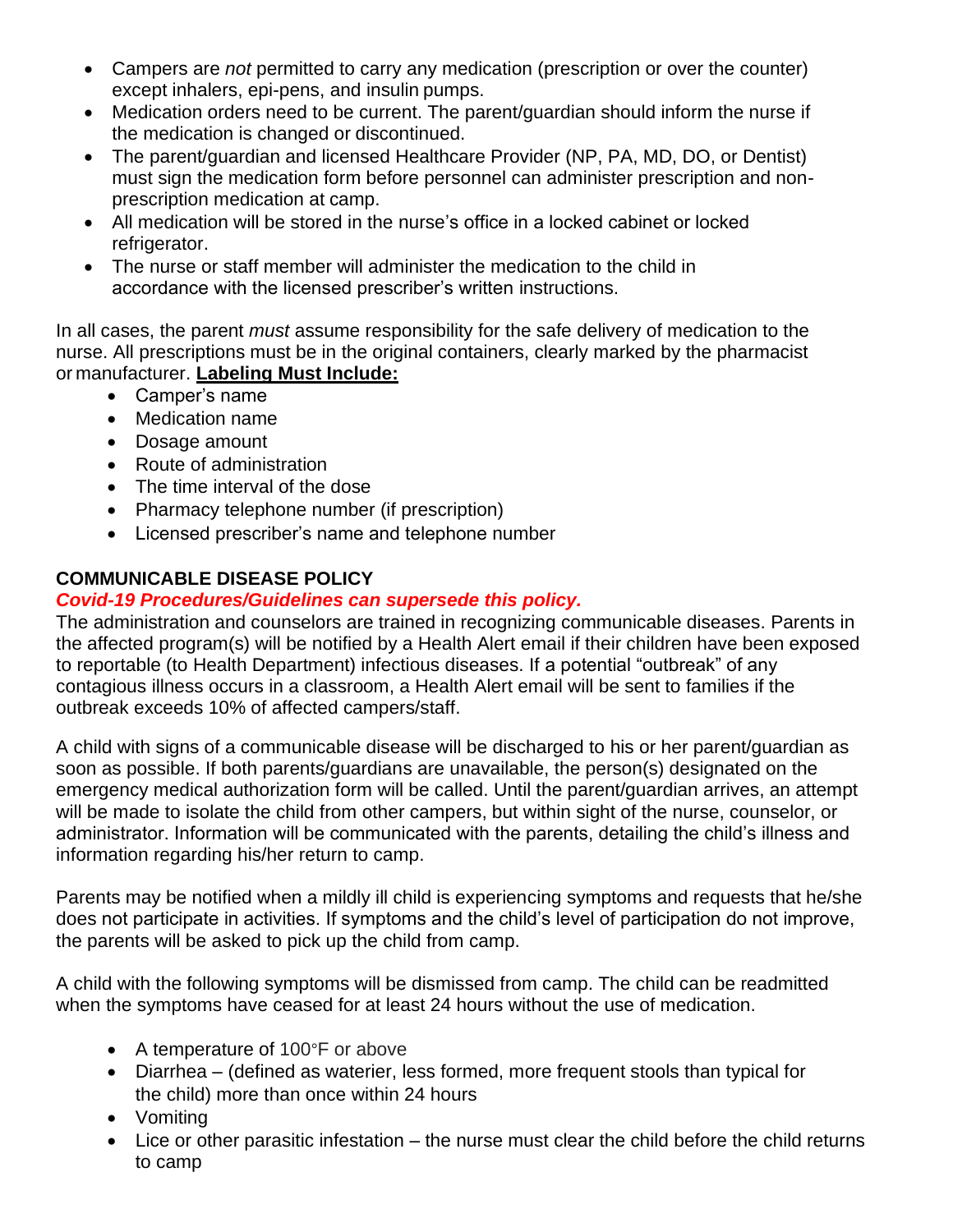- Rashes of undetermined origin
- Lethargy affecting the child's ability to learn
- Difficulty breathing, wheezing, or rapid breathing, not associated with a prediagnosed medical condition or relieved with medications prescribed.
- Unexplained blood in stools, unusually dark urine and/or grey or white stool
- Thick and purulent eye drainage
- Severe coughing, causing the child to become red or blue in the face or to make a whooping sound
- Sore throat or difficulty in swallowing
- Symptoms that are thought to be infectious as listed on the Ohio Department of Health "Communicable Disease Chart"

# **DAILY HEALTH SCREENING PROCESS**

To help prevent an outbreak of COVID-19 in our community, it is extremely important that campers displaying signs of illness remain at home and not be permitted on campus. Parents are urged to monitor for symptoms daily, including taking their child(ren)'s temperature prior to departing for camp.

# **Health Screening**

- Everyone will be screened for symptoms of illness before entering the buildings.
- Screening will take place at carline or various entry points to the buildings.

Parents will be asked, "Are you answering yes to any of the health screening questions?"

Health screening questions.

# **In the past 24 hours:**

- $\circ$  Is anyone living in your household being tested for Covid or waiting for test results?
- o Has your child complained of a loss of taste or smell?
- $\circ$  Has your child had a fever or chills, cough, shortness of breath or difficulty breathing, fatigue muscle or body aches, headache, sore throat, congestion or runny nose, nausea or vomiting, or diarrhea?
- $\circ$  Has your child been given medication to reduce a fever or suppress a cough?

# **In the past 48 hours:**

 $\circ$  Has your child been in close contact with any individual who has tested positive for Covid-19?

# **In the past 10 days:**

- o Has your child traveled internationally?
	- [CDC's International Travel Guidelines](https://www.cdc.gov/coronavirus/2019-ncov/travelers/after-travel-precautions.html#:~:text=If%20you%20don)

A yes response will warrant further inquiry. Also, health screeners will make a visual inspection, and if necessary, will do a temperature screening.

# **LUNCH/SNACKS**

- Campers will wash their hands before and after eating.
- Snacks will be offered twice a day.
- Lunch will be served in the Dining Terrace, Yeiser Auditorium, Early Childhood Center, and at the 7125 House.
	- $\circ$  Vegetarian and special dietary meals are available for identified campers.
	- o Specific dietary needs should be communicated to the counselor, nurse, and Summer Program Office.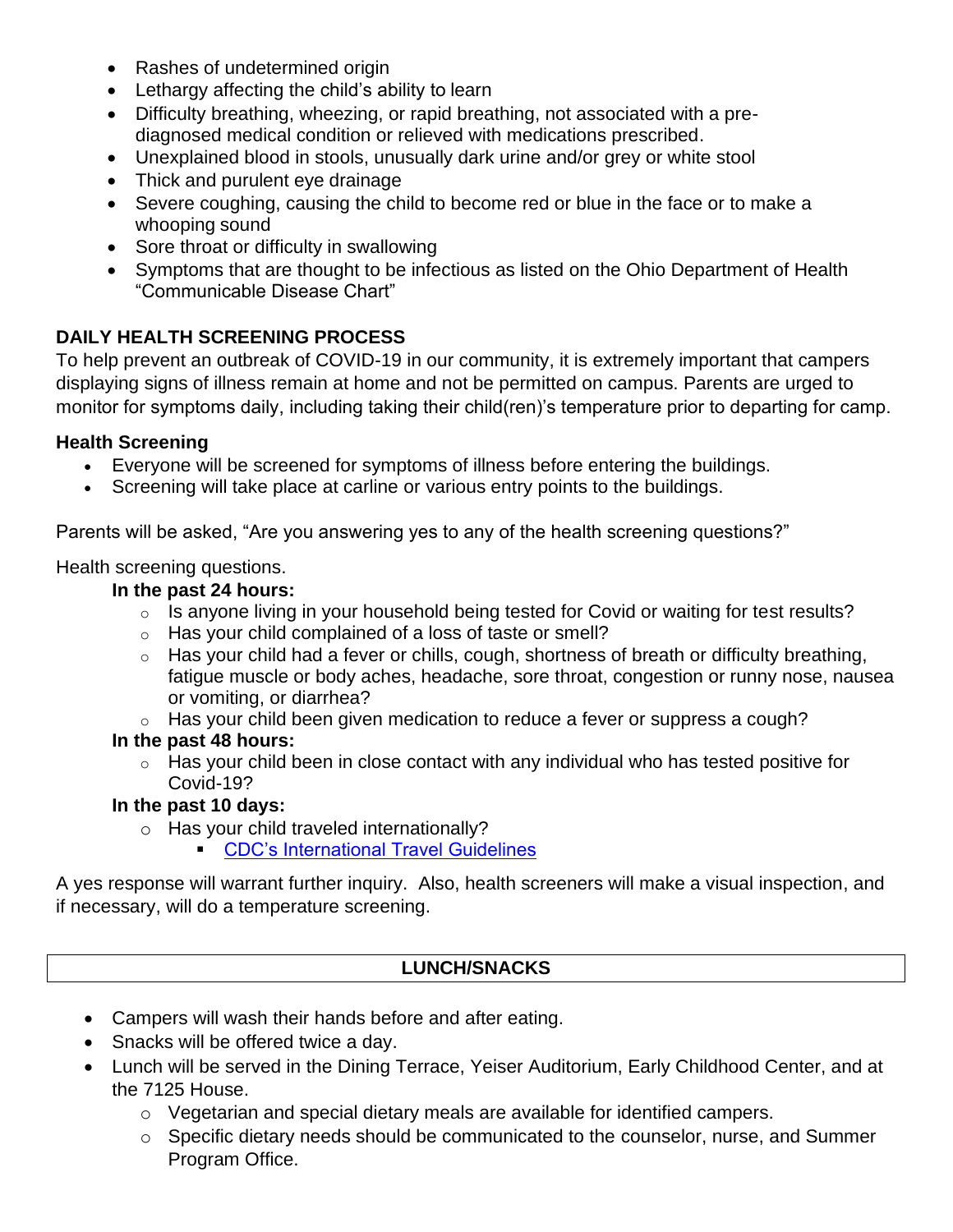# **MASKS AND CLOTHING**

We will keep you apprised of any changes we can implement to summer programs as a result of current *and future CDC and state mandates. During the summer, students in Kindergarten and up will be required to wear masks while indoors but may unmask outdoors if they maintain distance away from others.*

- Face coverings will not be worn by or placed on campers enrolled in the **TOT**al Connections Camp  $(18 - 38$  months).
- Face coverings are recommended for campers ages 3 4 while indoors.
- Face coverings are required for campers Kindergarten and up while indoors.
- Parents who leave their vehicles must wear masks.
- All staff will wear face coverings while indoors.
- Individuals are not required to wear face coverings if they have a documented health condition that prevents them from wearing a face covering.
- Multiple sets of labeled clothing should be sent to camp in a Ziploc bag.

# **PHYSICAL DISTANCING**

The CDC recommends physical distancing as an effective means of reducing exposure and slowing the transmission of contagious diseases. Practicing physical distancing helps protect everyone.

All individuals on campus will be required to observe the following physical distancing protocols wherever possible:

- Maintain at least a 3-foot distance between yourself and others.
- Avoid shaking hands and close physical contact with others.
- Do not share water bottles, food, towels, utensils, etc.

The school has conducted a thorough review of its spaces, including all classrooms and communal spaces, to confirm physical distancing can be maintained in accommodating campers. We are fortunate to be a small school with large spaces.

#### **SWIMMING**

- Non-swimmers will be required to wear a Kiefer Fish Swim N' Play Trainer.
- Campers will swim in an assigned lane with an assigned instructor.
- Goggles are encouraged for added protection against Covid-19.
- Bathing suits will be sent home to be laundered every swim day.
- Towels will be provided.
- The pool area and locker rooms will be disinfected throughout the day.

# **THE FAMILY EDUCATIONAL RIGHTS AND PRIVACY ACT (FERPA)**

The Family Educational Rights and Privacy Act (FERPA), a federal law passed in 1974, is designed to protect the privacy rights of students. FERPA contains four basic principles: